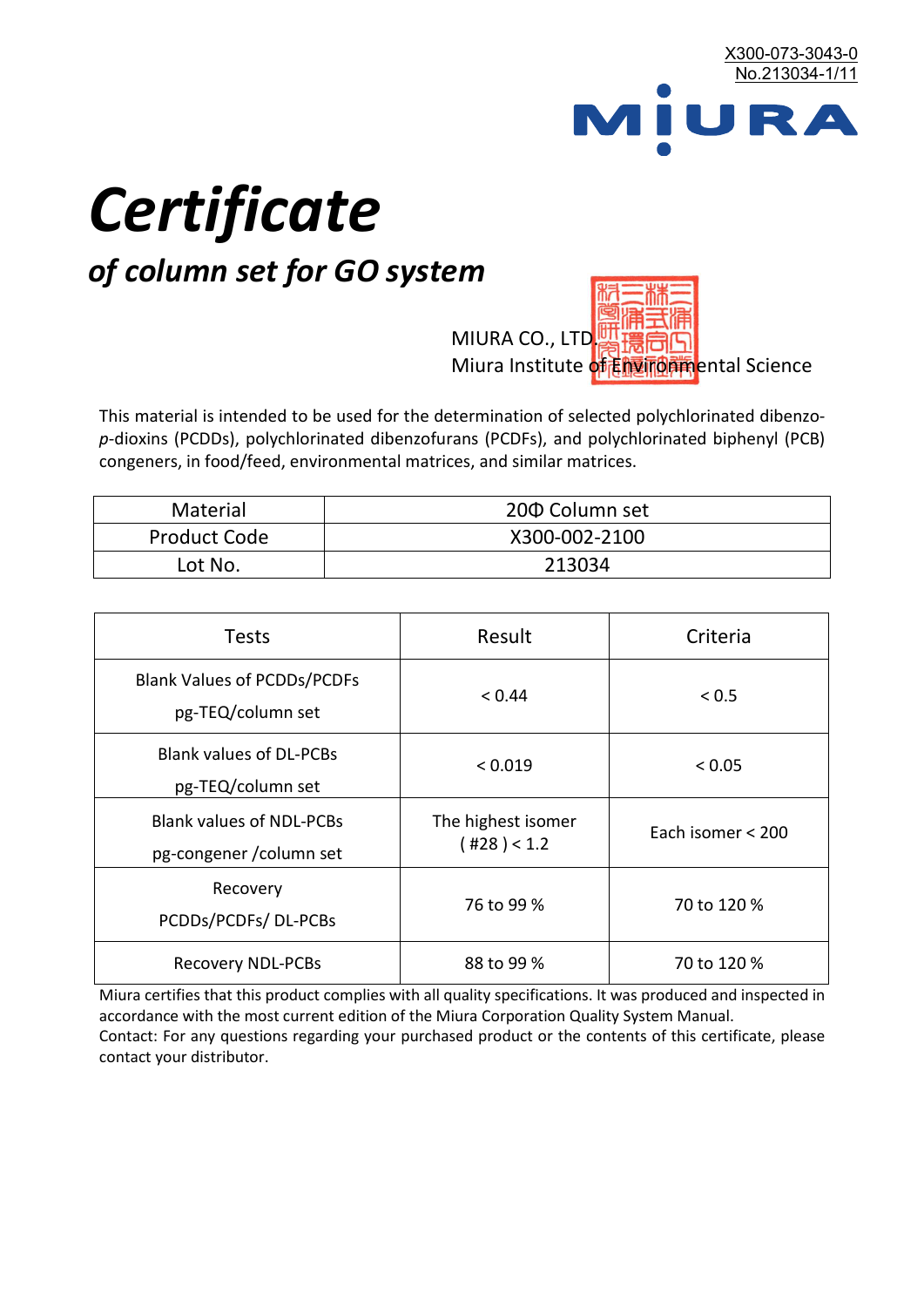### **DESCRIPTIONS**

**Lot Number:** The number mentioned on the labels on the column bag is the lot production number.

**Blank Level Values:** Blank level values, expressed as mass fractions (pg-TEQ per a column set), for selected PCB congeners, PCDD, and PCDF congeners are provided in Table 2. Blank level values are a reference value for which MIURA has the highest confidence in its accuracy, in that all known or suspected sources of bias have been investigated or taken into account (JIS K0311 or JIS K0312).

**Recovery Values (Sample):** Recovery values, expressed as percentages, are provided in Table 3 for selected mass labeled-PCB congeners, and selected mass labeled PCDD and PCDF congeners, based on selected mass labeled recovery standards added before GC-MS measurement. Recovery values meet EU regulations; however, the values meet the MIURA criteria for this certification, which are stricter than what is required by EU regulations.

#### **NOTICE AND WARNING TO USERS**

THE GO SYSTEM COLUMN SET IS INTENDED FOR DIOXIN ANALYTICAL USE ONLY, INCLUDING HAZARDOUS MATERIALS. BEFORE USE, READ THE SDS CAREFULLY; HANDLE PRODUCT AS A HAZARDOUS MATERIAL CAPABLE OF SKIN CORROSION AND/OR EYE DAMAGE.

#### **INSTRUCTIONS FOR STABILITY, STORAGE, AND USE**

**Stability and Storage:** The column set should be stored at room temperatures below 25 °C until use. It should not be frozen or exposed to sunlight or ultraviolet radiation. After removing from the bags, the contents should be used immediately, especially, because the concentration column (lower) "Alumina" can be deactivated under high-humidity. Storing of the removed column set is not recommended.

**Use:** If storing in a cold room or refrigerator, bring them to room temperature (let stand for approximately 30 min), remove water condensed on the surface of the bags. Carefully remove the bags to avoid damage of the column. Use the same lot number with one column set. For more information of column set refer to the operation manual.

#### **ANALYTICAL METHODS USED AT MIURA**

For preparation of blank test, several column sets chosen at random per lot production were allowed to reach ambient temperature; two types of the purification columns (upper: silver nitrate silica gel, and lower: sulfuric acid silica gel) were assembled, and 10 mL of n-hexane was added to wet the top of the column with the designated column cap and disposable syringe. Then, a known amount of internal standard solution (containing selected labeled PCB, PCDDs, and PCDFs congeners; as shown in Table 1) dissolved in 6 mL of n-hexane was added to the top of the column with disposable syringe, and the syringe was washed with 2 x 2 mL of n-hexane; the n-hexane was injected into the column again. Then, the purification columns assembled with the concentration columns (upper) and (lower) were set to the each system unit immediately. After two fractions (dioxin and PCB fractions) were obtained from each system unit, a known amount of the recovery standard solution was added to each concentration vessel. Finally, both fractions were concentrated using an evaporation system under nitrogen to 0.01 mL.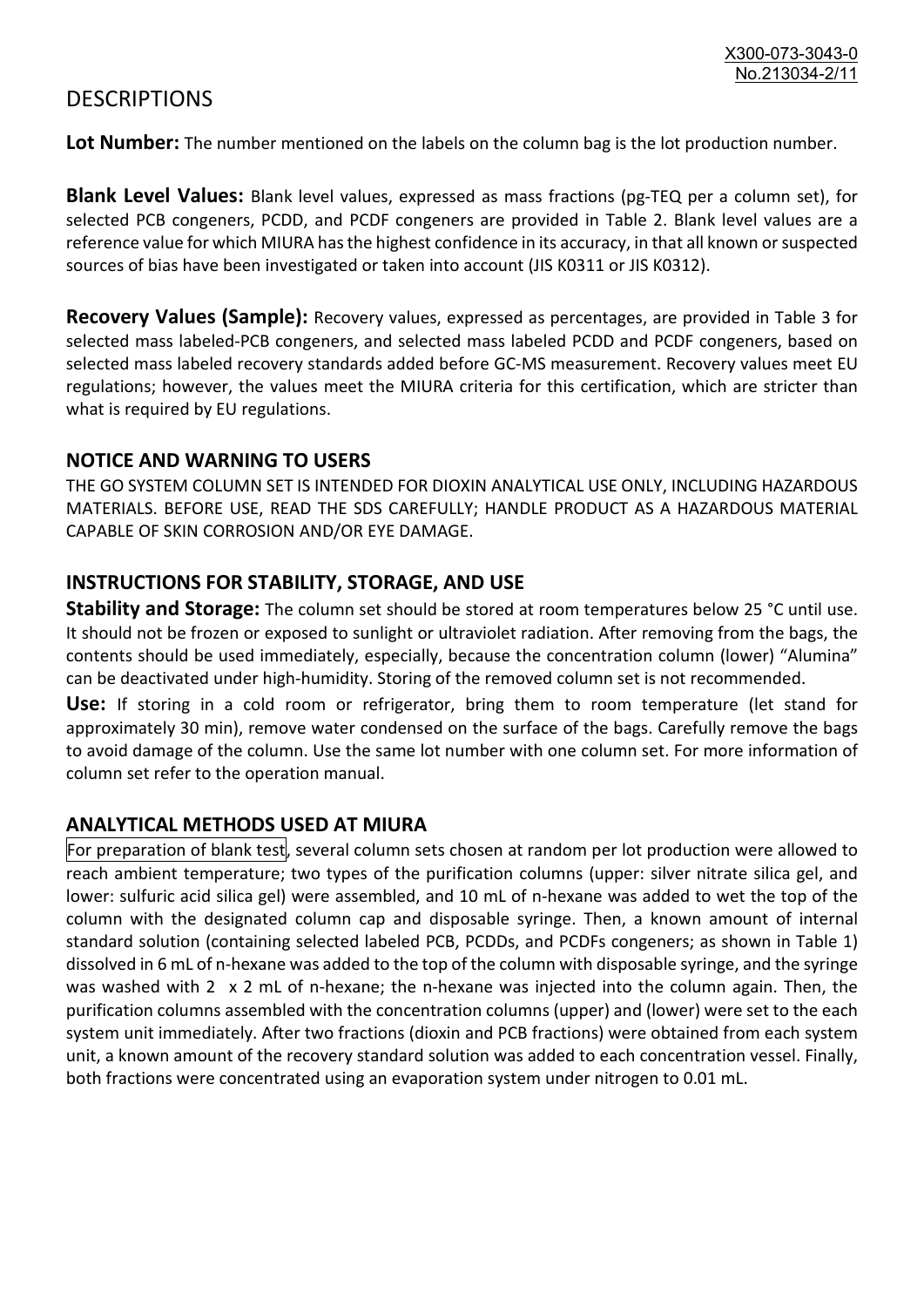X300-073-3043-0 No.213034-3/

| Compounds                   | Standard                      | Maker Code     | Maker                           | <b>Diluted</b><br>Concentration |
|-----------------------------|-------------------------------|----------------|---------------------------------|---------------------------------|
| PCDDs and PCDFs,<br>DL-PCBs | Internal Standard             | DF-SS-A        |                                 | $10$ ng/mL<br>in decane         |
|                             | <b>Internal Standard</b>      | DFP-LCS-B      |                                 |                                 |
|                             | Recovery (Surrogate) Standard | DF-IS-J        | Wellington<br>Laboratories Inc. |                                 |
| <b>NDL-PCBs</b>             | Internal Standard             | <b>MBP-28</b>  |                                 |                                 |
|                             |                               | <b>MBP-52</b>  |                                 |                                 |
|                             |                               | MBP-101        |                                 |                                 |
|                             |                               | <b>MBP-138</b> |                                 |                                 |
|                             |                               | MBP-153        |                                 |                                 |
|                             | Recovery (Surrogate) Standard | <b>MBP-19</b>  |                                 |                                 |
|                             |                               | <b>MBP-70</b>  |                                 |                                 |
|                             |                               | MBP-111        |                                 |                                 |
|                             |                               | MBP-162        |                                 |                                 |
|                             |                               | <b>MBP-178</b> |                                 |                                 |

Table 1. Standard solutions used for recovery tests.

The concentrated dioxin fraction was analyzed using gas chromatography / high resolution mass spectrometry (GC/HRMS) operated in electron impact (EI) mode. A 0.25 mm ID × 60 m fused silica capillary (BPX-DXN, TRAJAN) was used. The concentrated PCB fraction was analyzed using GC/HRMS operated in EI mode. A 0.25 mm ID × 60 m fused silica capillary (HT8-PCB, TRAJAN) was used. All injections were 2 μL using a splitless inlet. The results, blank level values, are provided in Table 2. The chromatograms of each compounds are shown at page 6 and after. Furthermore, the dioxin and PCB fractions were analyzed using gas chromatography / low resolution mass spectrometry operated in total ion scan (m/z 50 to 500) mode, to confirm if interferences may affect determination of target compounds by GC/HRMS are included in the fractions, the chromatograms are not shown here.

For the recovery test (sample), The sunflower seed oil from Helianthus annuus (S5007-1L, Sigma Aldrich) was dissolved in 2 mL of n-hexane. A known amount of the internal standard solution was added to the flask, mixed, and allowed to equilibrate. First, several column sets chosen at random per lot production were allowed to reach ambient temperature; the purification columns (upper) and (lower) were assembled. 10 mL of n-hexane was added to wet the top of the column with the designated column cap and disposable syringe. Then, the sample with the internal standard was injected into the top of the column with the disposable syringe, and the syringe was washed with 2 x 2 mL of n-hexane; the n-hexane was injected into the column again. The purification column was assembled with the concentration column (upper) and (lower), and set to the each system unit immediately. After obtaining two fractions from the system unit, the dioxin and PCB fractions were concentrated using an evaporation system under nitrogen to approximately 0.01 mL. After the addition of a known amount of recovery standard solution, the both fractions were concentrated to 0.02 mL; then dioxin and PCB in each fractions were analyzed using GC/HRMS as mentioned above test. The inspection results is displayed in Table 3.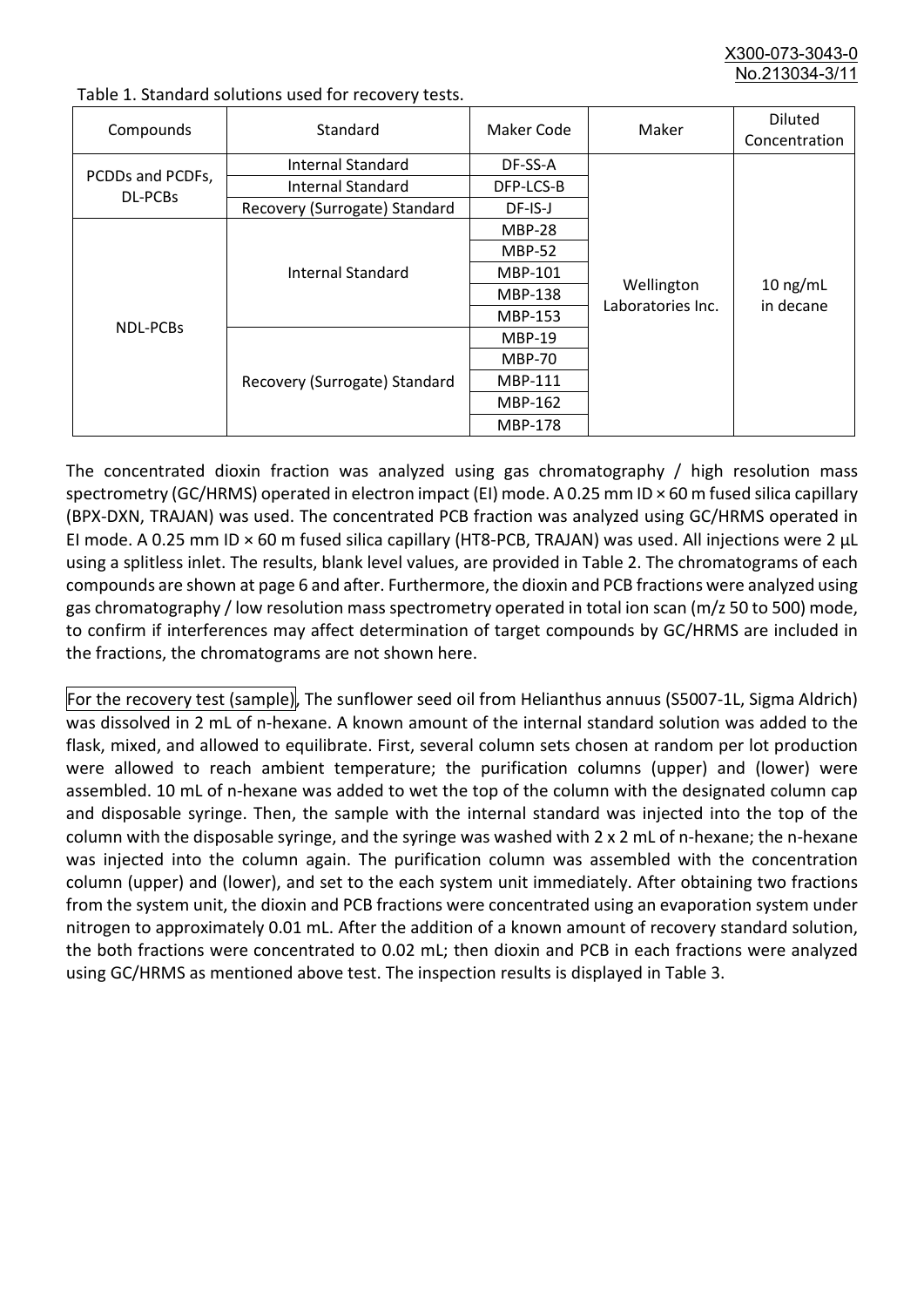X300-073-3043-0 No.213034-4/11

|  | Table 2 Blank levels of dioxins (PCDDs/PCDFs and DL-PCBs) and NDL-PCBs per column set. |
|--|----------------------------------------------------------------------------------------|
|--|----------------------------------------------------------------------------------------|

| abic 2 Diarik icveis of dioxins (I CDD3/TCDTs and DET CD3/ and NDET CD3 pcr column sett.<br>Congener | Concentration | <b>LOQ</b> | <b>LOD</b> | $S/N=3$   | TEQ*      |
|------------------------------------------------------------------------------------------------------|---------------|------------|------------|-----------|-----------|
|                                                                                                      | pg/column     | pg/column  | pg/column  | pg/column | pg/column |
| 2,3,7,8-TeCDD                                                                                        | <b>ND</b>     | 0.29       | 0.09       | 0.09      | 0.09      |
| 1,2,3,7,8-PeCDD                                                                                      | <b>ND</b>     | 0.30       | 0.09       | 0.08      | 0.09      |
| 1,2,3,4,7,8-HxCDD                                                                                    | <b>ND</b>     | 0.8        | 0.2        | 0.2       | 0.02      |
| 1,2,3,6,7,8-HxCDD                                                                                    | <b>ND</b>     | 0.7        | 0.2        | 0.2       | 0.02      |
| 1,2,3,7,8,9-HxCDD                                                                                    | <b>ND</b>     | 0.8        | 0.2        | 0.2       | 0.02      |
| 1,2,3,4,6,7,8-HpCDD                                                                                  | <b>ND</b>     | 1.3        | 0.4        | 0.1       | 0.004     |
| <b>OCDD</b>                                                                                          | <b>ND</b>     | 1.9        | 0.6        | 0.2       | 0.00018   |
| 2,3,7,8-TeCDF                                                                                        | <b>ND</b>     | 0.9        | 0.3        | 0.09      | 0.03      |
| 1,2,3,7,8-PeCDF                                                                                      | <b>ND</b>     | 0.8        | 0.2        | 0.06      | 0.006     |
| 2,3,4,7,8-PeCDF                                                                                      | <b>ND</b>     | 0.5        | 0.2        | 0.06      | 0.06      |
| 1,2,3,4,7,8-HxCDF                                                                                    | <b>ND</b>     | 0.6        | 0.2        | 0.08      | 0.02      |
| 1,2,3,6,7,8-HxCDF                                                                                    | <b>ND</b>     | 0.9        | 0.3        | 0.08      | 0.03      |
| 1,2,3,7,8,9-HxCDF                                                                                    | <b>ND</b>     | 0.6        | 0.2        | 0.09      | 0.02      |
| 2,3,4,6,7,8-HxCDF                                                                                    | <b>ND</b>     | 0.6        | 0.2        | 0.07      | 0.02      |
| 1,2,3,4,6,7,8-HpCDF                                                                                  | <b>ND</b>     | 1.0        | 0.3        | 0.07      | 0.003     |
| 1,2,3,4,7,8,9-HpCDF                                                                                  | <b>ND</b>     | 1.1        | 0.3        | 0.08      | 0.003     |
| <b>OCDF</b>                                                                                          | <b>ND</b>     | 2.0        | 0.6        | 0.3       | 0.00018   |
| #81 (3,4,4',5-TeCB)                                                                                  | <b>ND</b>     | 0.7        | 0.2        | 0.03      | 0.00006   |
| #77 (3,3',4,4'-TeCB)                                                                                 | <b>ND</b>     | 1.5        | 0.5        | 0.03      | 0.00005   |
| #126 (3,3',4,4',5-PeCB)                                                                              | <b>ND</b>     | 0.4        | 0.1        | 0.09      | 0.01      |
| #169 (3,3',4,4',5,5'-HxCB)                                                                           | <b>ND</b>     | 0.9        | 0.3        | 0.1       | 0.009     |
| #123 (2',3,4,4',5-PeCB)                                                                              | <b>ND</b>     | 0.4        | 0.1        | 0.03      | 0.000003  |
| #118 (2,3',4,4',5-PeCB)                                                                              | <b>ND</b>     | 0.7        | 0.2        | 0.03      | 0.000006  |
| #105 (2,3,3',4,4'-PeCB)                                                                              | <b>ND</b>     | 0.4        | 0.1        | 0.03      | 0.000003  |
| #114 (2,3,4,4',5-PeCB)                                                                               | <b>ND</b>     | 0.6        | 0.2        | 0.03      | 0.000006  |
| #167 (2,3',4,4',5,5'-HxCB)                                                                           | <b>ND</b>     | 0.4        | 0.1        | 0.03      | 0.000003  |
| #156 (2,3,3',4,4',5-HxCB)                                                                            | <b>ND</b>     | 0.5        | 0.1        | 0.03      | 0.000003  |
| #157 (2,3,3',4,4',5'-HxCB)                                                                           | <b>ND</b>     | 0.6        | 0.2        | 0.03      | 0.000006  |
| #189 (2,3,3',4,4',5,5'-HpCB)                                                                         | <b>ND</b>     | 0.4        | 0.1        | 0.02      | 0.000003  |
| #28 (2,4,4'-TrCB)                                                                                    | 1.2           | 0.4        | 0.1        | 0.03      |           |
| #52 (2,2',5,5'-TeCB)                                                                                 | 0.4           | 0.3        | 0.1        | 0.04      |           |
| #101 (2,2',4,5,5'-PeCB)                                                                              | <b>ND</b>     | 0.4        | 0.1        | 0.03      |           |
| #138 (2,2',3,4,4',5'-HxCB)                                                                           | <b>ND</b>     | 0.6        | 0.2        | 0.03      |           |
| #153 (2,2',4,4',5,5'-HxCB)                                                                           | <b>ND</b>     | 1.1        | 0.3        | 0.03      |           |
| #180 (2,2',3,4,4',5,5'-HpCB)                                                                         | <b>ND</b>     | 0.6        | 0.2        | 0.04      |           |

\* TEQ: Toxicity Equivalents (are applied WHO-TEF(2006))

- 1. The figures in the parentheses in the concentration of actual measurement denote the concentration of the LOD or more and less than the LOQ.
- 2. ND in the concentration of actual measurement denotes less than the LOD.
- 3. TEQ are calculated with an actual measurement which is the concentration of the LOQ or more, and an actual measurement which is the concentration of the LOD or more and less than the LOQ, respectively. For values less than the LOD, TEQ are calculated with the LOD.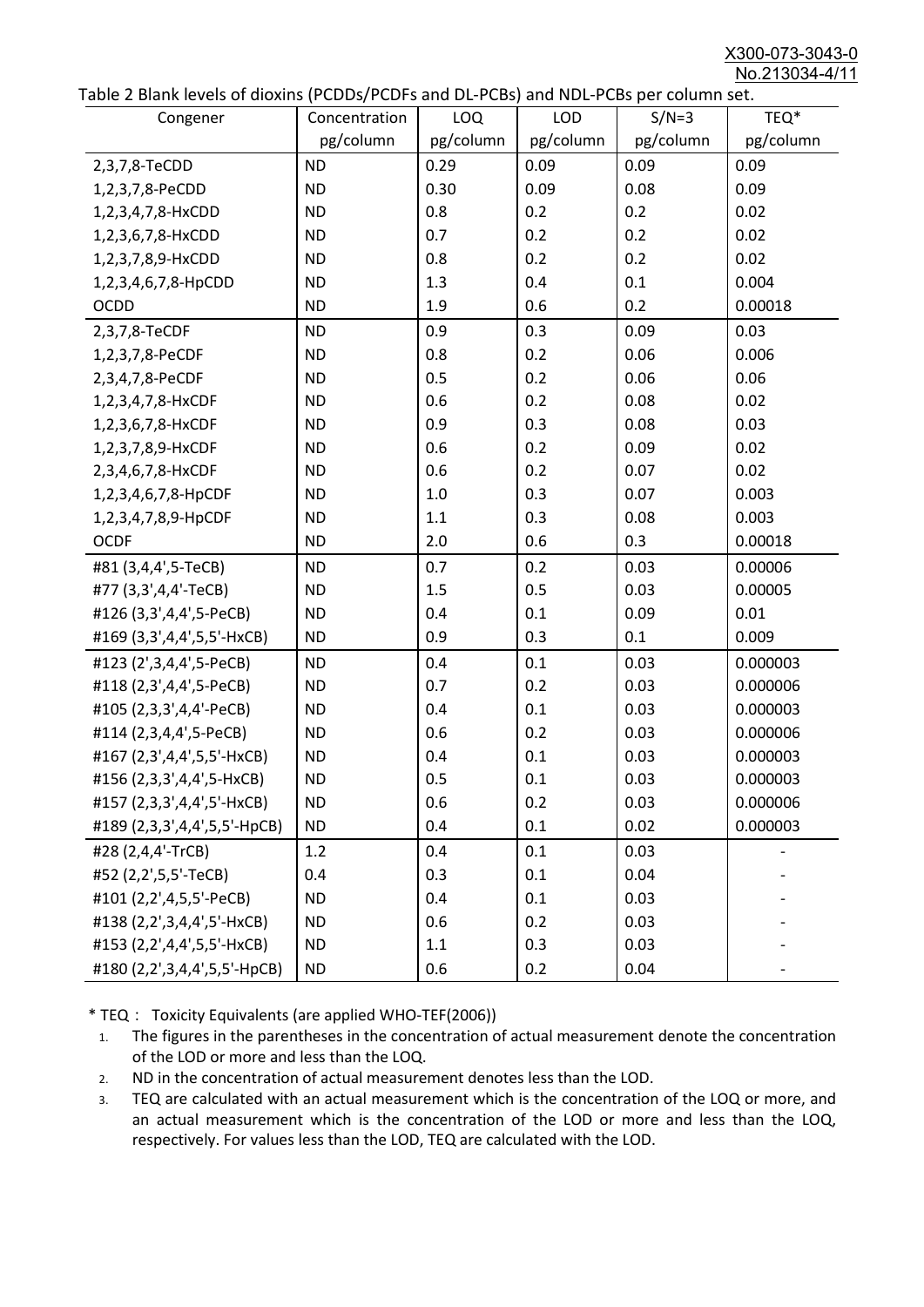| uwic J.<br><u>RECOVERTS OF RESERVED INTERNATION STATIONS</u> |        |
|--------------------------------------------------------------|--------|
| Congener                                                     | Sample |
| 2,3,7,8-TeCDD                                                | 76 %   |
| 1,2,3,7,8-PeCDD                                              | 79 %   |
| 1,2,3,4,7,8-HxCDD                                            | 81%    |
| 1,2,3,6,7,8-HxCDD                                            | 89%    |
| 1,2,3,7,8,9-HxCDD                                            | 80%    |
| 1,2,3,4,6,7,8-HpCDD                                          | 82%    |
| <b>OCDD</b>                                                  | 79%    |
| 2,3,7,8-TeCDF                                                | 79 %   |
| 1,2,3,7,8-PeCDF                                              | 90%    |
| 2,3,4,7,8-PeCDF                                              | 92%    |
| 1,2,3,4,7,8-HxCDF                                            | 83%    |
| 1,2,3,6,7,8-HxCDF                                            | 88%    |
| 1,2,3,7,8,9-HxCDF                                            | 89%    |
| 2,3,4,6,7,8-HxCDF                                            | 85%    |
| 1,2,3,4,6,7,8-HpCDF                                          | 86 %   |
| 1,2,3,4,7,8,9-HpCDF                                          | 88%    |
| <b>OCDF</b>                                                  | 86%    |
| #81 (3,4,4',5-TeCB)                                          | 83%    |
| #77 (3,3',4,4'-TeCB)                                         | 83%    |
| #126 (3,3',4,4',5-PeCB)                                      | 88%    |
| #169 (3,3',4,4',5,5'-HxCB)                                   | 86 %   |
| #123 (2',3,4,4',5-PeCB)                                      | 87%    |
| #118 (2,3',4,4',5-PeCB)                                      | 88%    |
| #105 (2,3,3',4,4'-PeCB)                                      | 89 %   |
| #114 (2,3,4,4',5-PeCB)                                       | 91%    |
| #167 (2,3',4,4',5,5'-HxCB)                                   | 91%    |
| #156 (2,3,3',4,4',5-HxCB)                                    | 90%    |
| #157 (2,3,3',4,4',5'-HxCB)                                   | 89 %   |
| #189 (2,3,3',4,4',5,5'-HpCB)                                 | 99 %   |
| #28 (2,4,4'-TrCB)                                            | 98 %   |
| #52 (2,2',5,5'-TeCB)                                         | 88%    |
| #101 (2,2',4,5,5'-PeCB)                                      | 90%    |
| #138 (2,2',3,4,4',5'-HxCB)                                   | 95 %   |
| #153 (2,2',4,4',5,5'-HxCB)                                   | 95 %   |
| #180 (2,2',3,4,4',5,5'-HpCB)                                 | 99%    |

Table 3. Recoveries of labeled internal standards.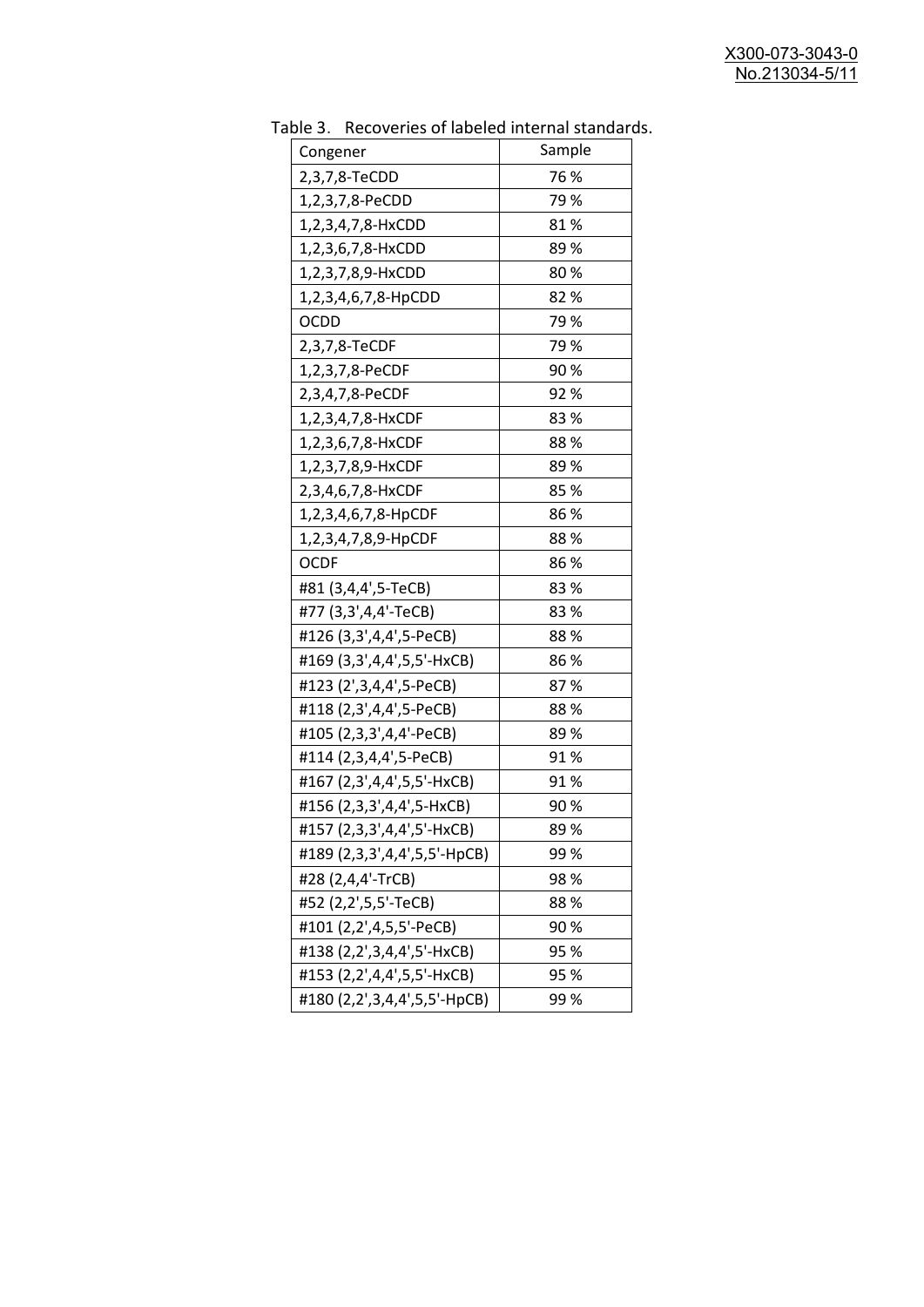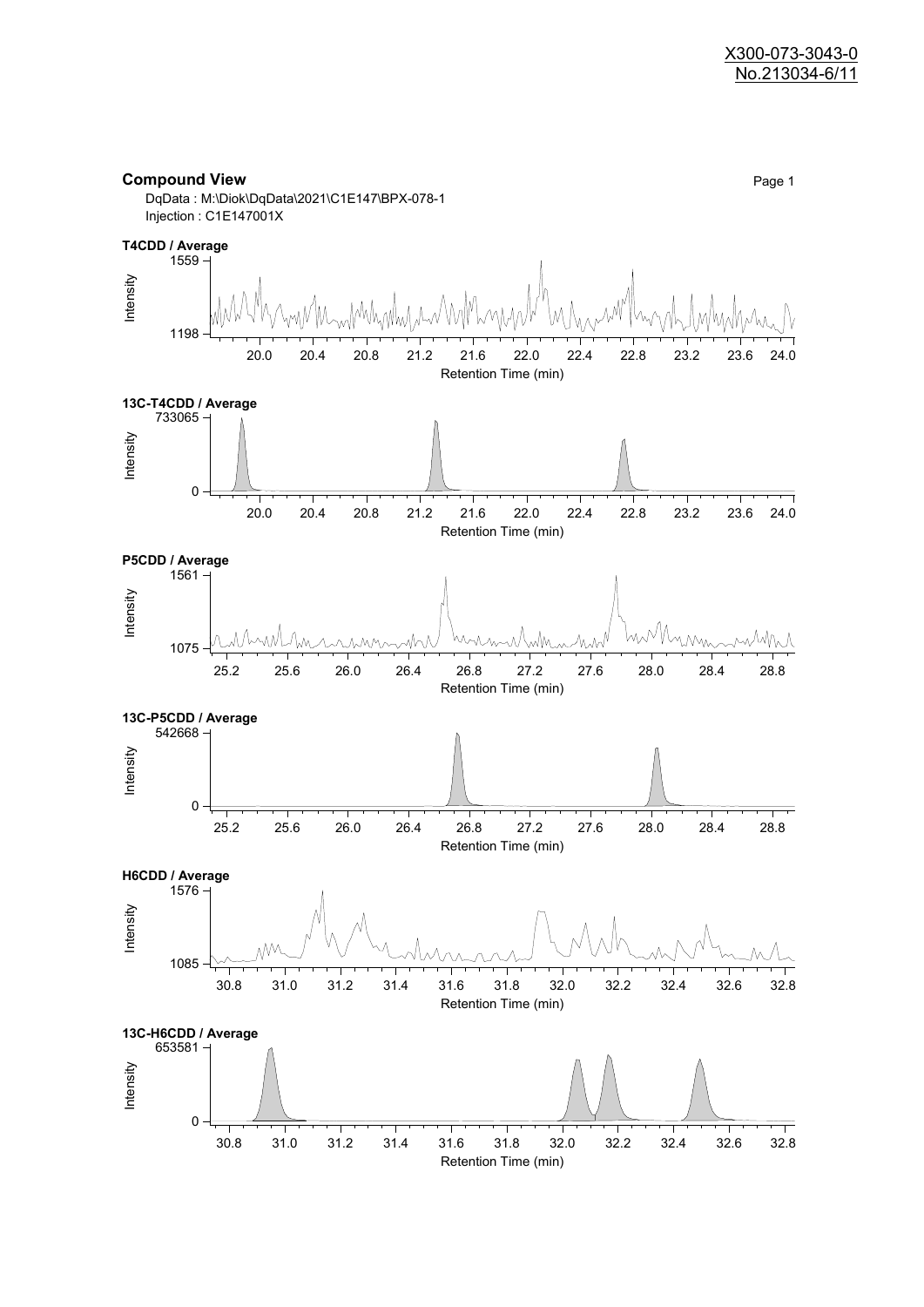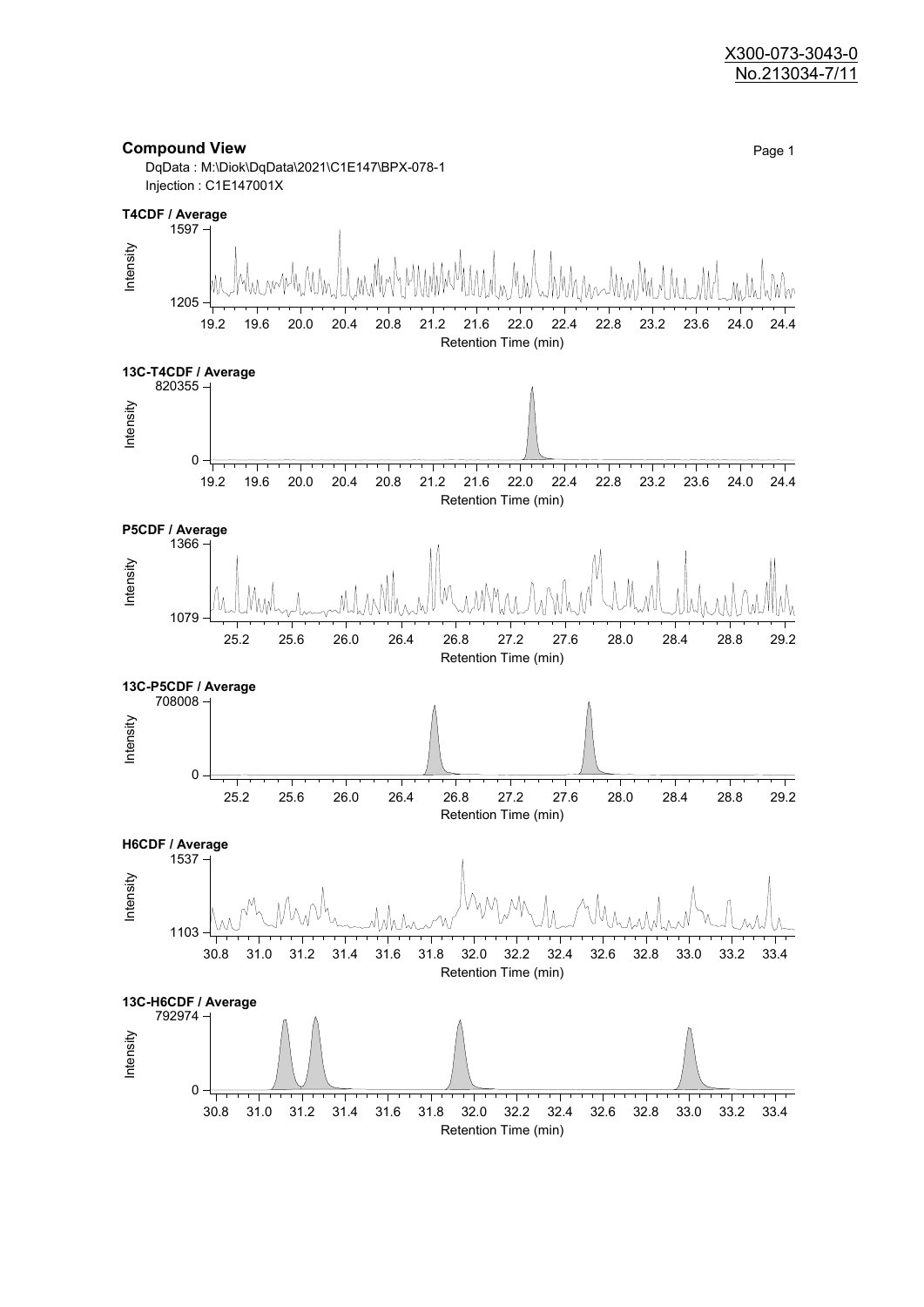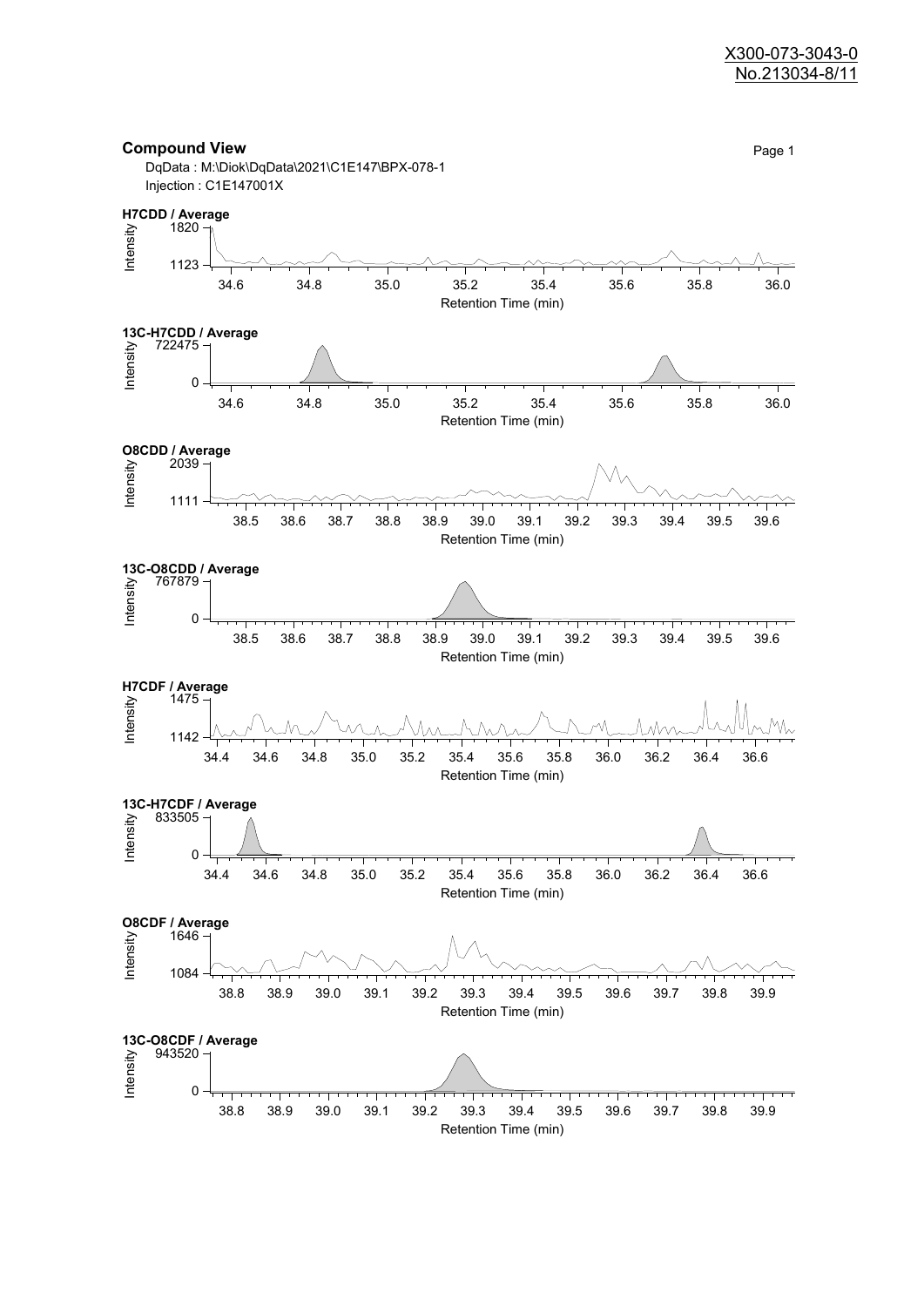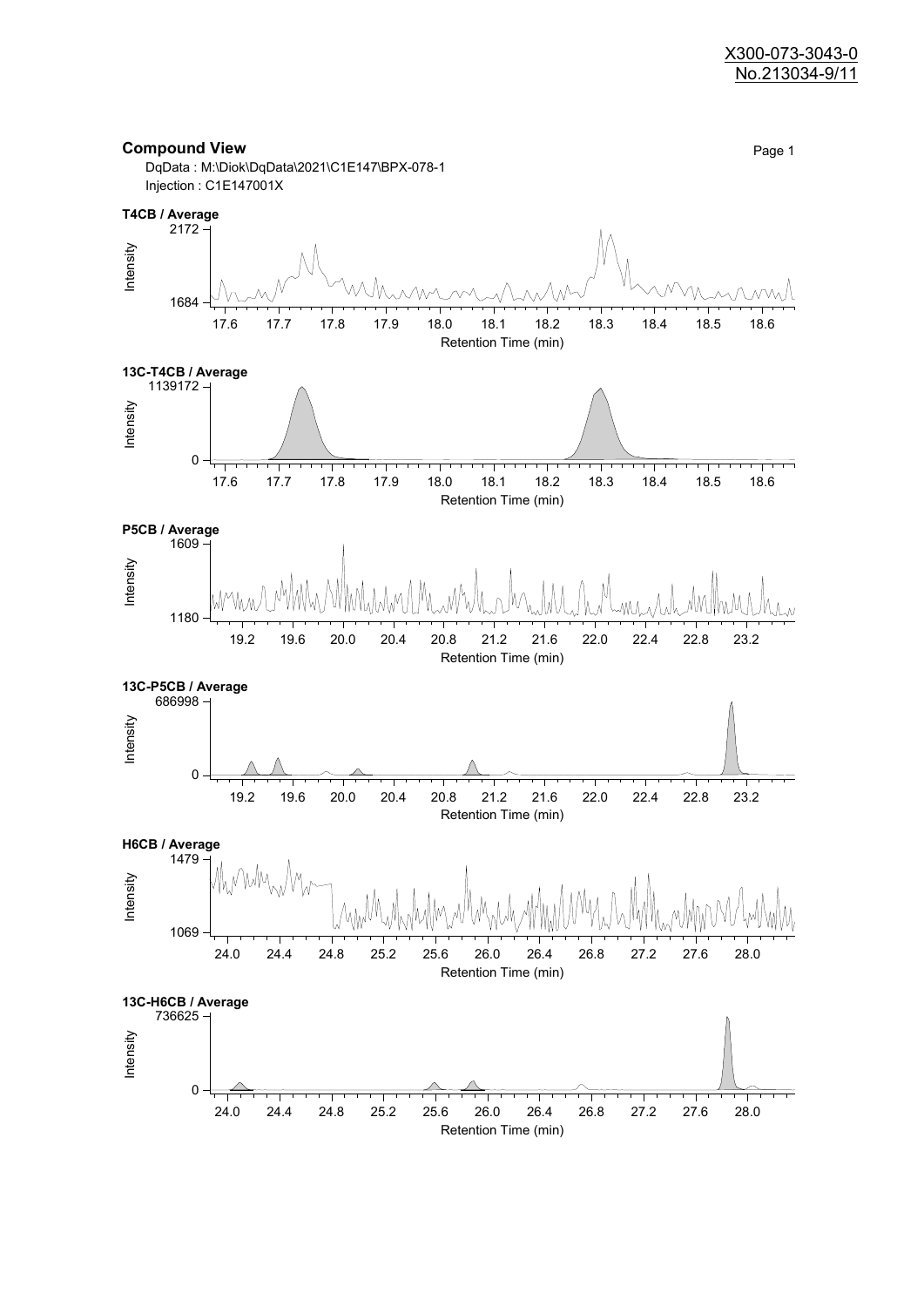